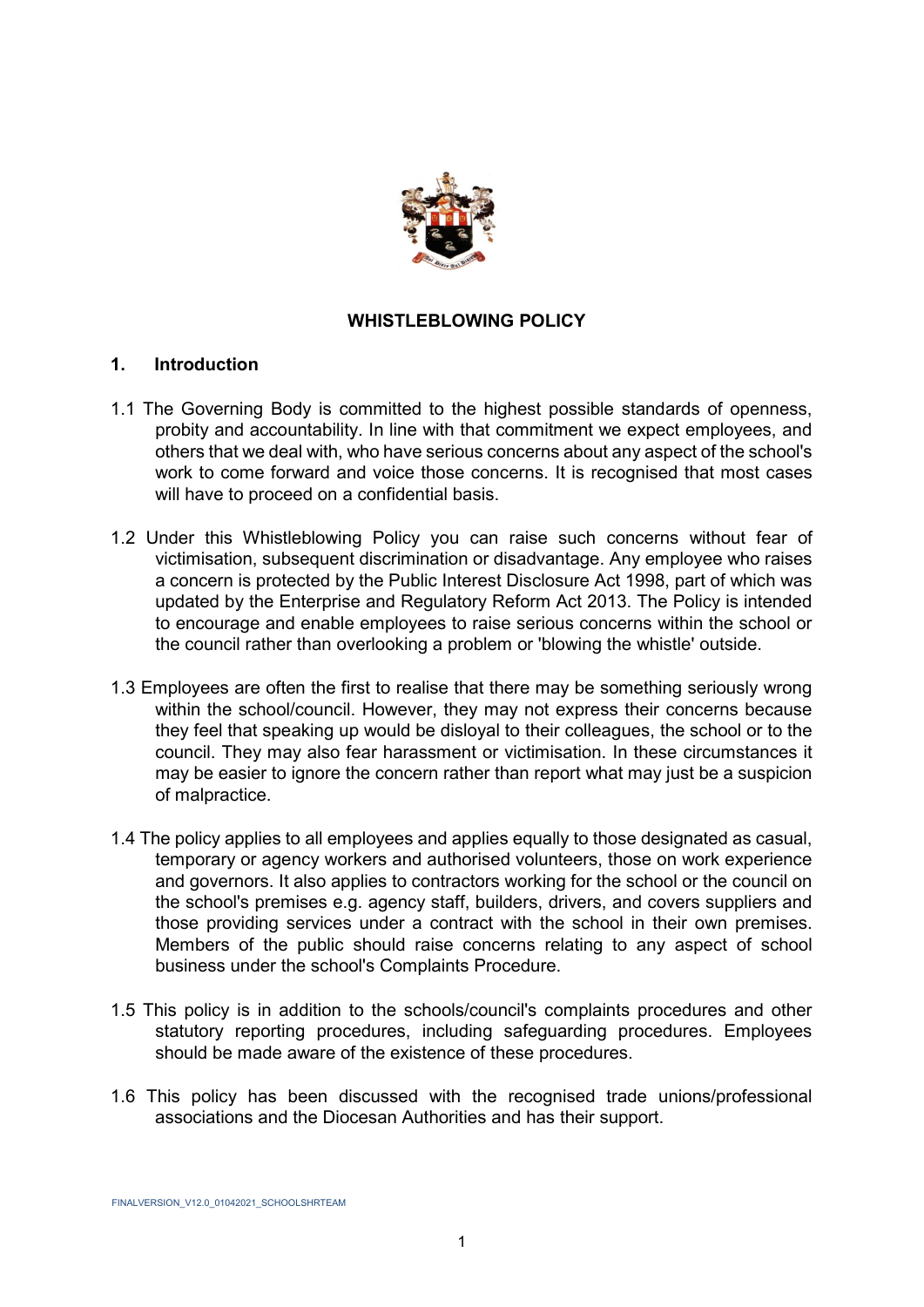## **2. Aims and scope of this policy**

2.1 This policy aims to:

- encourage you to feel confident in raising serious concerns and to question and act upon concerns about practice;
- provide avenues for you to raise those concerns and receive feedback on any action taken;
- ensure that you receive a response to your concerns and that you are aware of how to pursue them if you are not satisfied; and
- reassure you that you will be protected from possible reprisals or victimisation if you have a reasonable belief that you have made any disclosure which is in the public interest.
- 2.2 There are existing procedures in place to enable you to lodge a grievance or complaint relating to your own employment. The Whistleblowing Policy is intended to cover major concerns that fall outside the scope of other procedures.

These include:

- conduct which is an offence or a breach of law;
- $\div$  failure to comply with a legal obligation;
- disclosures related to miscarriages of justice;
- racial, sexual, disability or other discrimination where other procedures, such as the school's Bullying and Harassment Procedure, do not apply;
- $+$  health and safety risks, including risks to the public/pupils as well as other employees;
- $\div$  damage to the environment;
- $+$  the unauthorised use of public funds;
- possible fraud, bribery and corruption, including but not limited to, theft of property, financial irregularities, misuse of property and school systems, nepotism, conflicts of interest, or supplier kickbacks;
- sexual or physical abuse of pupil. Disclosures of this nature must always be made and dealt with under the school's safeguarding procedures;
- other unethical conduct; and
- actions which are unprofessional or inappropriate or conflict with a general understanding of what is right and wrong.

Note: There is a requirement under the Scheme for Financing Schools in Lancashire for the Governing Body to notify the council's Internal Audit Service immediately of all (actual or suspected) financial or accounting irregularities. This requirement is not superseded by this Whistleblowing Policy and the Governing Body will need to act accordingly if a financial issue is raised.

2.3 Thus, any serious concerns that you have about any aspect of service provision or the conduct of school staff, governors, officers/members of the council or others acting on behalf of the school can be reported under the Whistleblowing Policy. This may be about something that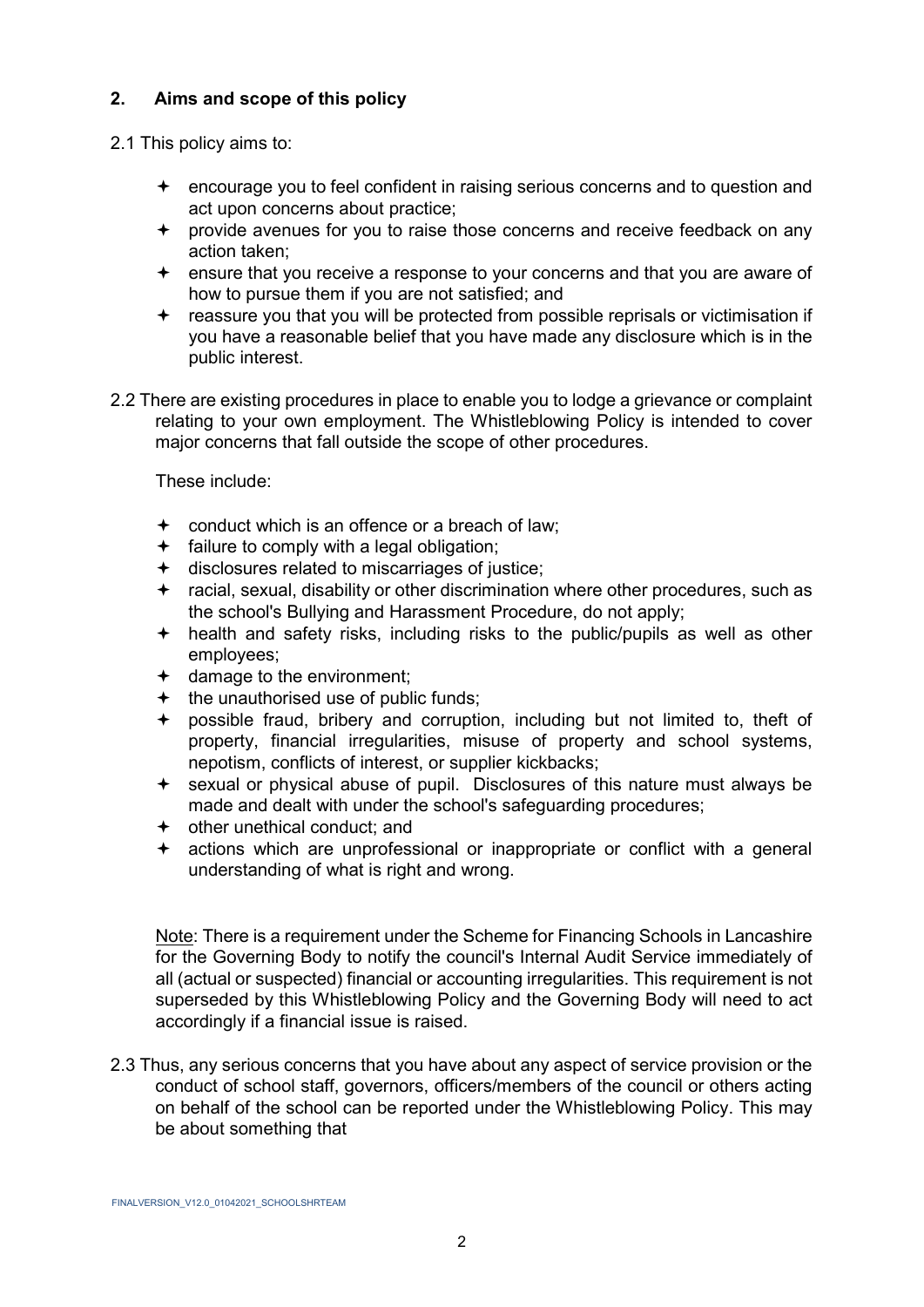- makes you feel uncomfortable in terms of known standards, your experience or the standards you believe the governors and the school subscribe to;
- is against the school's policies, procedures or School Governance Regulations 2013;
- $\div$  falls below established standards of practice; or  $\div$  amounts to improper conduct.
- 2.4 This policy does not replace the school or the council's complaints procedures.

#### **3. Key principles**

- 3.1 The school is committed to good practice and high standards and wants to be supportive of all its employees.
- 3.2 The school recognises that the decision to report a concern can be a difficult one to make. If what you are saying is true, you should have nothing to fear because you will be doing your duty to your employer and to those for whom you are providing a service.
- 3.3 The Governing Body will not tolerate any harassment or victimisation (including informal pressures) and will take appropriate action to protect you when you raise a concern which is in the public interest. Any member of staff who harasses or victimises a whistleblower may not only be personally liable but will be subject to disciplinary action.
- 3.4 All disclosures will be treated seriously and will be reviewed in accordance with the Public Interest Disclosure Act 1998 (PIDA). As a member of the school's staff or a worker at the school, you have statutory protection against victimisation and dismissal under the PIDA if you speak out genuinely against corruption and malpractice at work, if the reason for the victimisation or dismissal is because you have made a disclosure which is protected under PIDA.
- 3.5 "Malpractice" includes any kind of improper practice or conduct which falls short of what is reasonably expected whether it relates to a positive act or omission and includes any form of harassment. The school will not tolerate harassment or victimisation.
- 3.6 It is essential for all concerned that disclosures of wrongdoing or irregularity are dealt with properly, quickly and discreetly. This is in the interests of the school, its employees, any persons who are the subject of such allegations, as well as the person making the disclosure.
- 3.7 Investigations into allegations of potential malpractice will not influence or be influenced by any disciplinary or redundancy proceedings that are already taking place.

### **4. Confidentiality**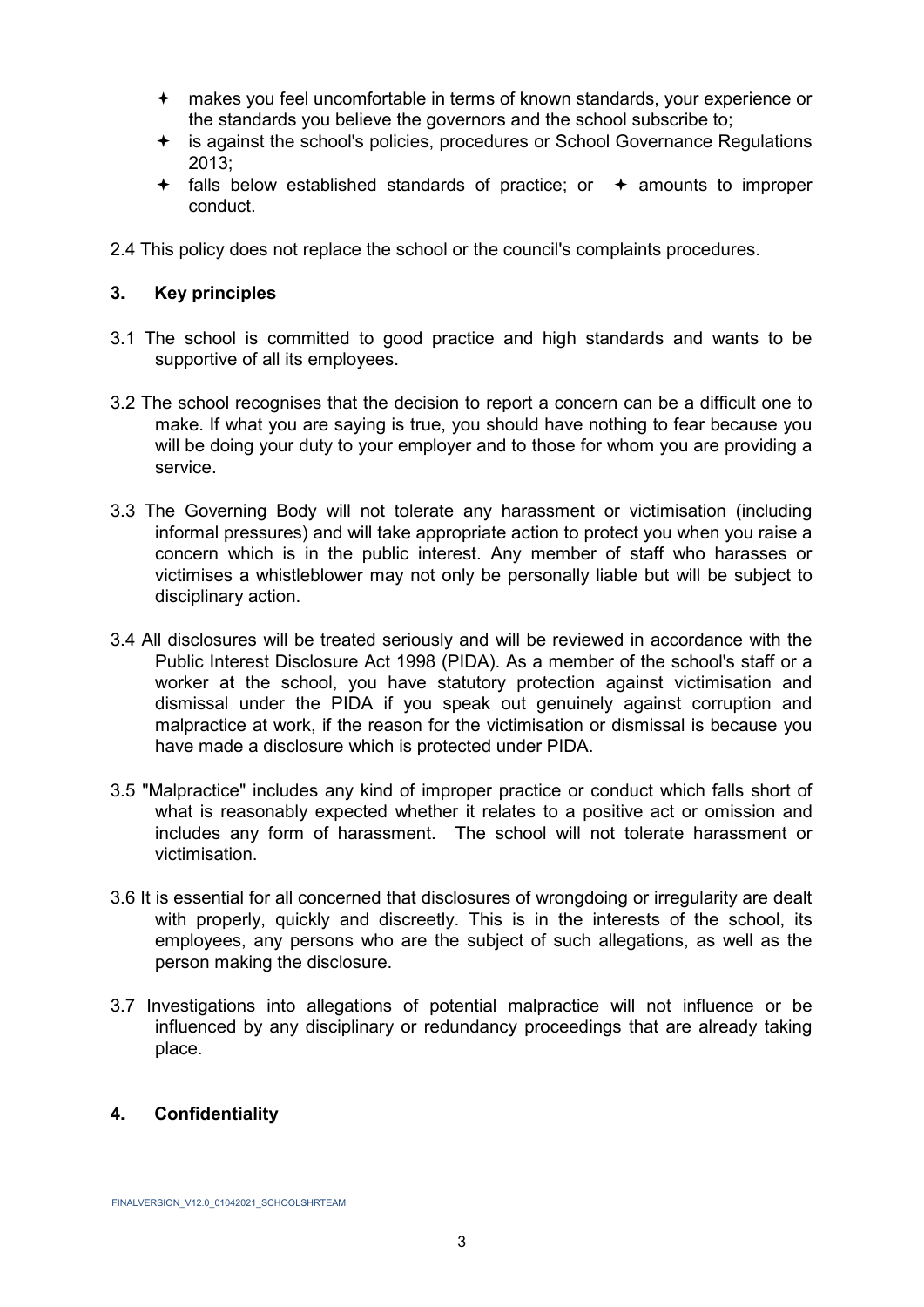- 4.1 All concerns will be treated in confidence and every effort will be made not to reveal your identity if you so wish. It must be appreciated that the investigation process may reveal the source of the information and you may need to come forward as a witness and provide a statement as part of the evidence.
- 4.2 It may be possible to establish the truth about allegations from another independent source and the school will seek to do this where possible.
- 4.3 The school expects all organisations that deal with us and who have serious concerns about any aspect of the school's work to come forward and voice those concerns. It is recognised that most cases will have to proceed on a confidential basis.

### **5. Anonymous allegations**

- 5.1 This policy encourages you to put your name to your allegation whenever possible.
- 5.2 Where an individual chooses to report their concerns anonymously, such anonymity will be respected. However, our ability to investigate anonymous complaints can be hampered by not being able to further explore issues or obtain evidence during the investigative process. Furthermore, if we do not know who has provided the information, it is not possible to either reassure or protect you.
- 5.3 Concerns expressed anonymously may be less powerful and will only be considered at the discretion of the school. In exercising such discretion, the following factors may need to be taken into account:
	- $\bigstar$  the seriousness of the issues raised:
	- $\div$  the credibility of the concern; and
	- the likelihood of confirming the allegation from attributable sources.
- 5.4 If the allegation suggests criminal activity and the case warrants police assistance, the identity of the person reporting the details may be important at a later date if criminal proceedings are to be pursued effectively. Identification is therefore preferred and will assist the investigation.

### **6. Untrue allegations**

- 6.1 If you make an allegation which you believe is in the public interest but it is not confirmed by the investigation, no action will be taken against you. If, however, you make an allegation frivolously, maliciously, or for personal gain, disciplinary action may be taken against you if you are a school employee.
- 6.2 If you are a School Governor, you may breach the Code of Conduct for School Governing Bodies. If you are a contractor or partner, such allegations may put you in breach of your contractual responsibilities to the school.
- 6.3 Malicious or vexatious allegations include those that are trivial and do not have substance and are made persistently to cause trouble.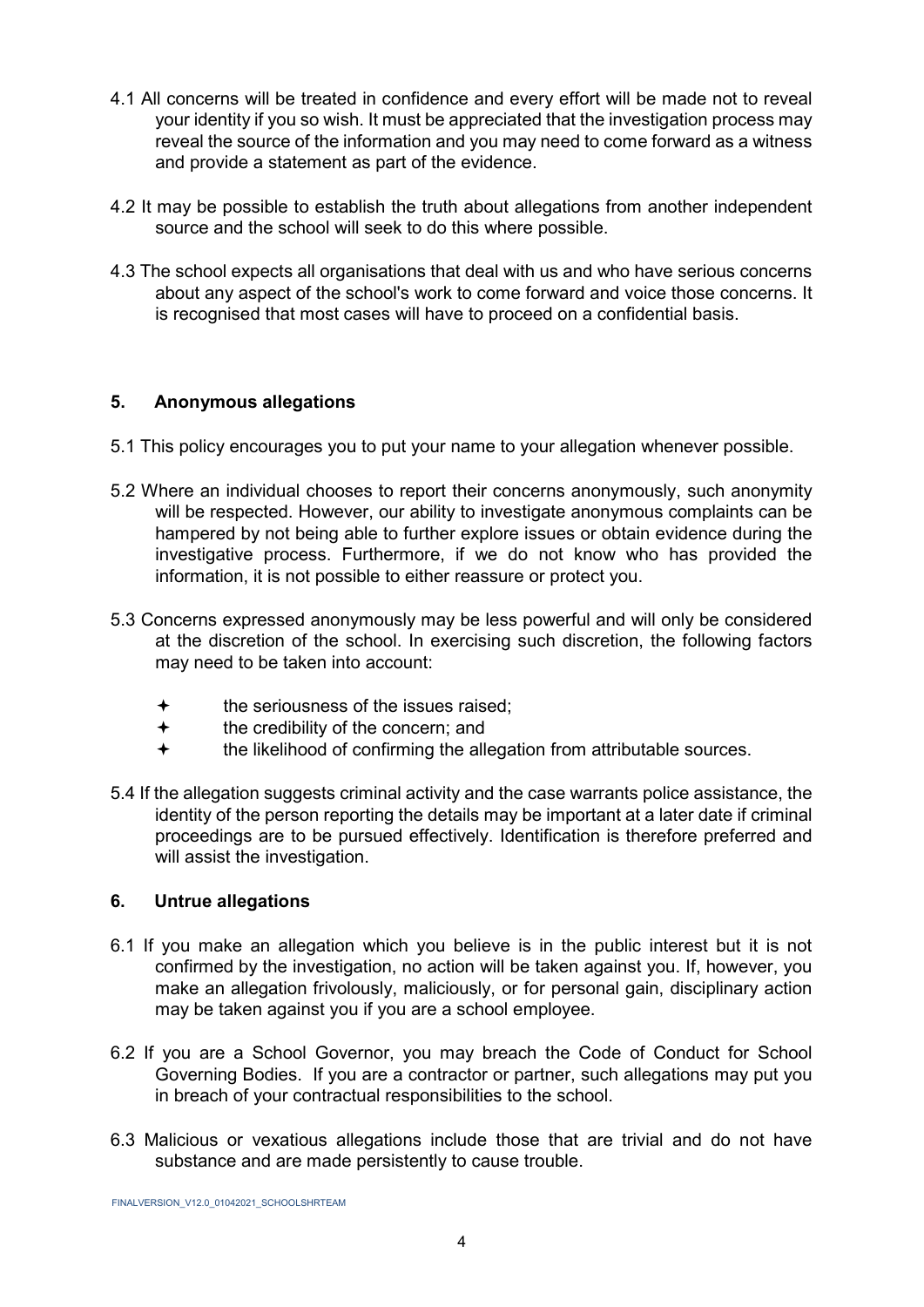### **7. How to raise a concern**

7.1 In raising a concern, you should provide the following information:

- $\div$  the background and history of the concern (giving relevant dates);
- $+$  the reason why you are particularly concerned about the situation;
- $+$  the name(s) of any colleagues/employees who you consider are directly involved; and
- $+$  the name(s) of any colleagues/employees who you believe may be able to help provide further information.
- 7.2 Concerns should normally be raised with a designated senior member of staff e.g. Headteacher/Chair of Governors. This depends, however, on the seriousness and sensitivity of the issues involved and who is suspected of the malpractice. For example, if you believe that senior management of the school is involved you may wish to approach a senior officer of the council. If you believe officers of the council generally are involved, you should approach the council's Director of Corporate Services (in the role of monitoring officer) or in the case of a financial issue, the council's Internal Audit Service.
- 7.3 Staff in Voluntary Aided Schools may wish to approach a Diocesan Authority Officer. If it is believed that officers of the Diocesan/Church Authorities are involved, an approach might be made directly to the Bishop.
- 7.4 If however, you feel that you still want to raise your concerns with the council, there are a number of options to choose from. Concerns may be raised verbally to the whistleblowing telephone line, by email, by an on-line referral form or in writing.
- 7.5 To make a confidential telephone call please ring the dedicated whistleblowing number **01772 532500**, where you will be requested to press 1 for financial matters (directed to the Internal Audit Service) and 2 if it relates to any other concern (directed to Human Resources).
- 7.6 Financial matters include the following:
	- theft of property including assets and cash;
	- financial irregularities including those affecting cash, stores, property, remuneration or allowances;
	- fraud;
	- misuse of school property, vehicles or equipment;
	- misuse of school systems;
	- nepotism:
	- conflicts of interest giving rise to fraud, bribery or corruption;
	- supplier kickbacks.
- 7.7 An officer will answer your call and if the officer is unavailable, there will be an opportunity to leave a voicemail message. An officer will return your call if you so wish but please remember to leave a telephone number in your message.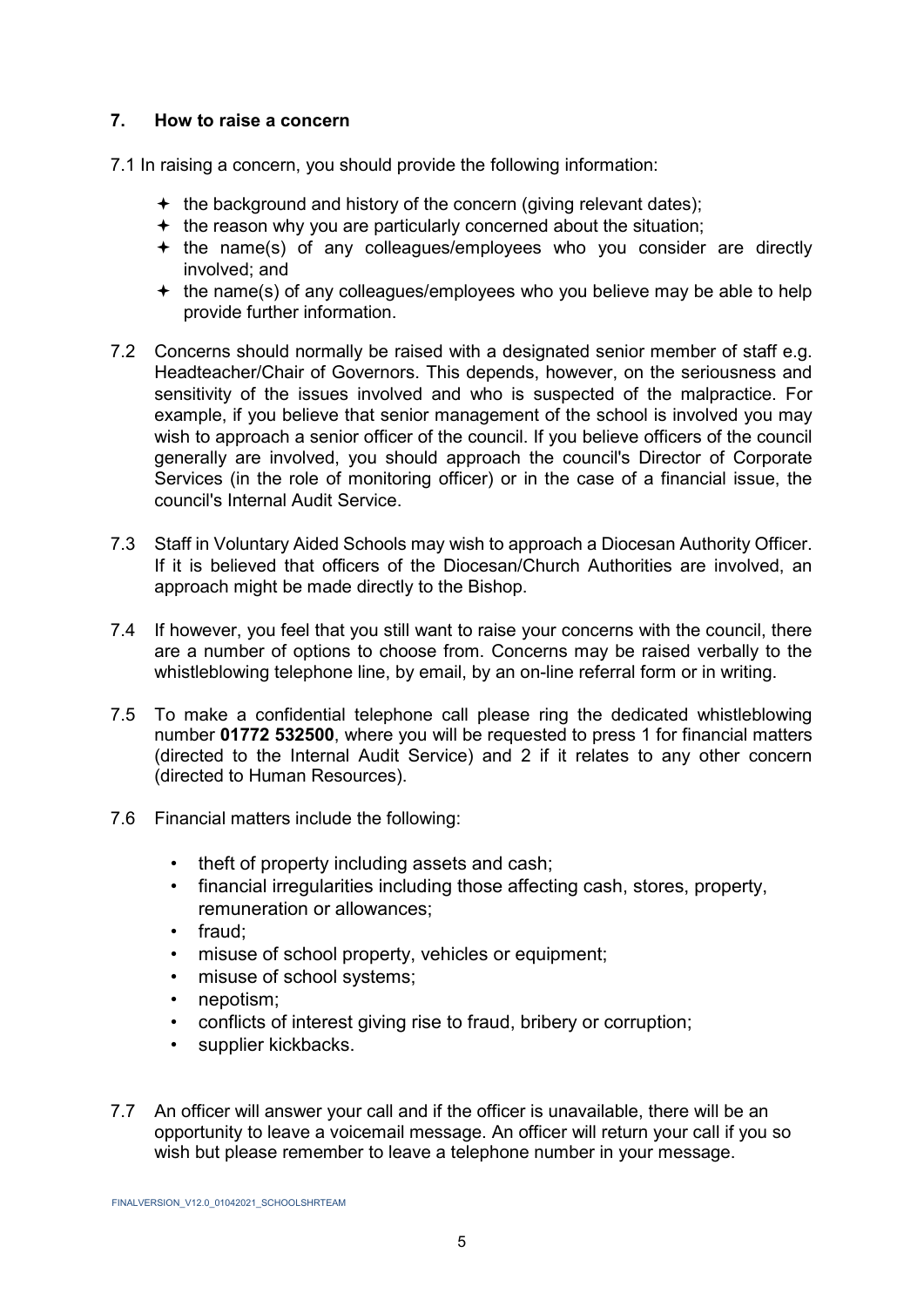- 7.8 If you prefer to use email there are two dedicated email addresses:
	- For financial concerns internalauditinvestigations@lancashire.gov.uk
	- For any other concern WhistleblowingComplaints@lancashire.gov.uk
- 7.9 An on-line referral form is available which contains two options; one for financial concerns and one for any other concern. The form can be accessed by following this link [Whistleblowing Referral Form.](https://lancashire-self.achieveservice.com/service/Whistle_Blowing_Referral)
- 7.10 Concerns can also be made in writing and correspondence should be sent:
	- For financial concerns to Head of Service Internal Audit, Internal Audit Service, Finance Directorate, Lancashire County Council, County Hall, Preston, PR1 0LD.
	- For any other concern to Head of Service Human Resources, Human Resources Service Centre, Corporate Services Directorate, Lancashire County Council, County Hall, Preston, PR1 0LD.
- 7.11 Alternatively you may contact a representative of the Schools Human Resources Team:
	- Jeanette Whitham, Head of Schools HR Team 01772 530436
	- Vic Welch, Principal HR Manager 01772 531814 (Districts 7 and 8 - South Ribble and West Lancashire)
- 7.12 The earlier you express the concern the easier it is for action to be taken.
- 7.13 Although you are not expected to prove beyond doubt the truth of an allegation, you will need to demonstrate to the person contacted that there are reasonable grounds for your concern.
- 7.14 You may wish to consider discussing your concern with a colleague first and you may find it easier to raise the matter as a collective concern if there are two (or more) of you who have had the same experience or concerns.
- 7.15 You may invite a fellow worker, a trade union representative or an official employed by a trade union to be present during any meetings or interviews in connection with the concerns you have raised.
- 7.16 If you believe that you have to take the matter externally, possible contacts are listed at Section 10 of this policy.

## **8. How the Governing Body/council will respond**

8.1 The Governing Body/council will provide a response to your concerns. If you confirm your wish to raise the concerns formally under this policy, a responsible person will be designated by the school management, where appropriate, or by the management of the council, to co-ordinate the response to the concerns you have raised, in consultation with the Director of Corporate Services or the Internal Audit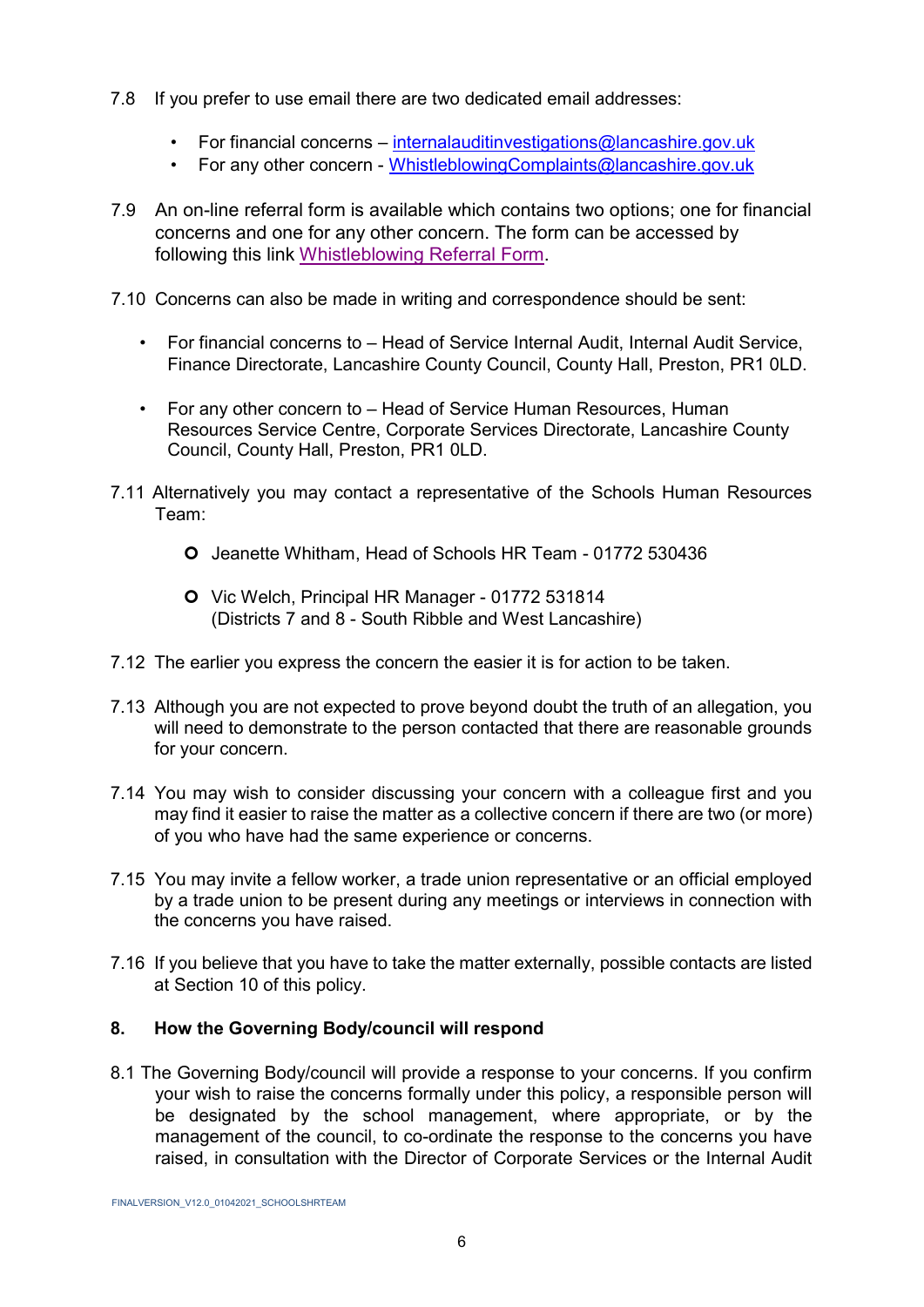Service as necessary. The responsible person will respond to you in accordance with paragraph 8.6 below and where the responsible person is outside the management of the school, s/he will notify the council's Director of Corporate Services for registration, monitoring and annual reporting purposes.

- 8.2 Where appropriate, the matters raised may:
	- be investigated by school/council management, internal audit, or through the disciplinary procedure;
	- $\div$  be referred to the police:
	- be referred to the external auditor; or
	- $\div$  form the subject of an independent inquiry.
- 8.3 In order to protect individuals and those accused of misdeeds or possible malpractice, initial enquiries will be made to decide whether an investigation is appropriate and, if so, what form it should take. Such testing out of your concerns is not the same as either accepting or rejecting them. The overriding principle which school management/the council will have in mind is the public interest.
- 8.4 Concerns or allegations which fall within the scope of specific procedures (for example, child protection or discrimination issues) will normally be referred for consideration under those procedures.
- 8.5 Some concerns may be resolved by agreed action without the need for investigation. If urgent action is required this will be taken before any investigation is conducted.
- 8.6 Within ten working days of a concern being raised, the responsible person will write to you to:
	- $\div$  acknowledge that the concern has been received;
	- $\div$  indicate how it is proposed to deal with the matter;
	- provide an estimate of how long it will take to provide a final response;
	- $\div$  inform you whether any initial enquiries have been made;
	- $\div$  supply you with information on staff support mechanisms (where appropriate); and
	- $\div$  inform you whether further investigations will take place and if not, why not.
- 8.7 The amount of contact between those considering the issues and you will depend on the nature of the matters raised, the potential difficulties involved and the clarity of the information provided. If necessary further information will be sought from you.
- 8.8 Where any meeting is arranged under this policy, away from school premises if you so wish, you can be accompanied by a trade union or professional association representative or work colleague.
- 8.9 The Governing Body will take steps to minimise any difficulties which you may experience as a result of raising a concern. For example, if you are required to give evidence in criminal or disciplinary proceedings, arrangements will be made for you to receive appropriate advice about the procedure.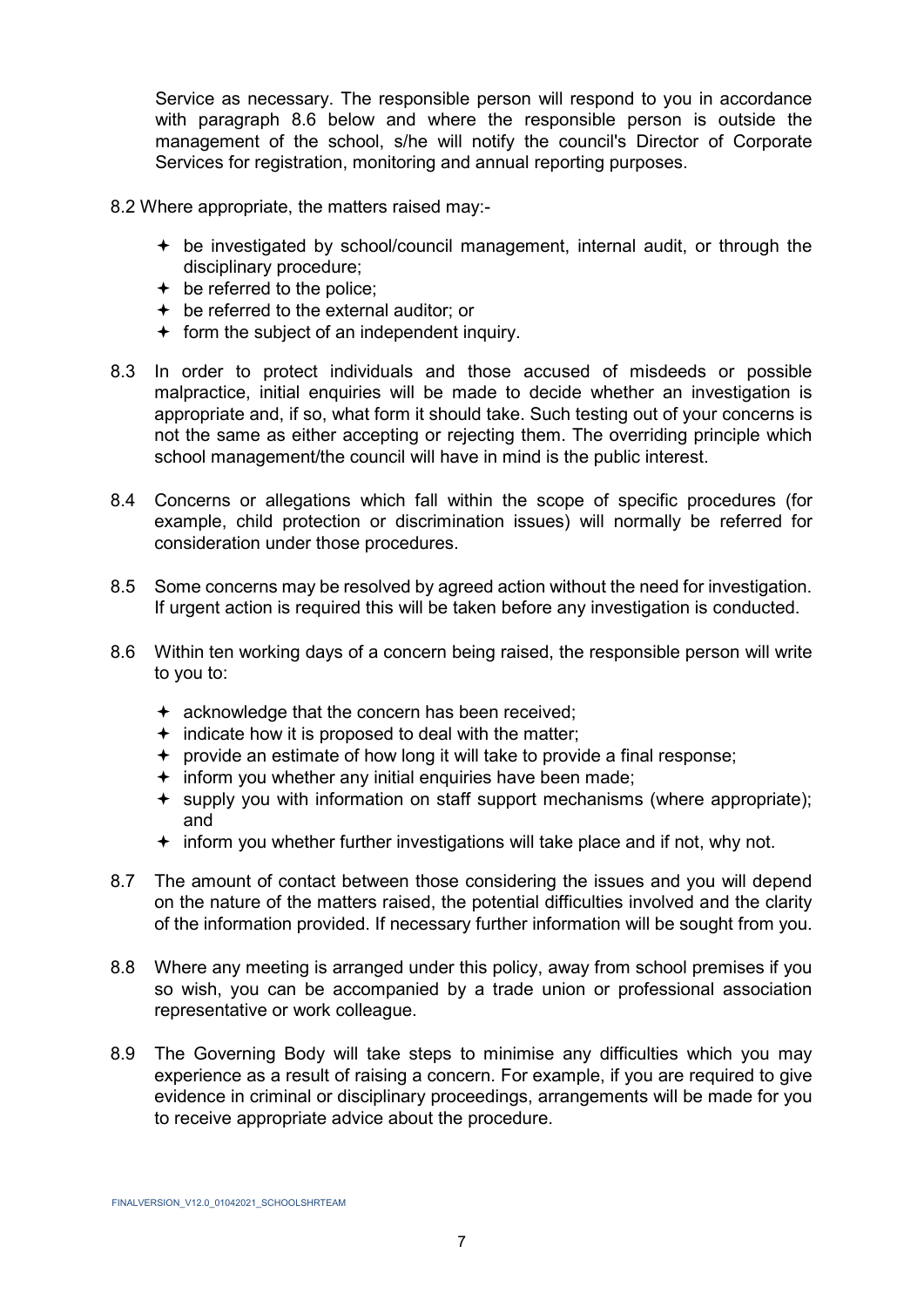8.10 It is accepted that you need to be assured that the matter has been properly addressed. Thus, subject to legal constraints, you will be informed of the outcome of any investigation.

### **9. The Responsible Officer**

- 9.1 The Headteacher has overall responsibility for the maintenance and operation of this policy in respect of concerns raised formally within the school, and should maintain a record of concerns raised and the outcome to report as necessary to the Governing Body.
- 9.2 The council's Director of Corporate Services has overall responsibility for the maintenance and operation of this policy in respect of concerns raised formally outside the management of the school and will maintain appropriate records of concerns raised and report as necessary to the council.

#### **10. How the matter can be taken further**

10.1 This policy is intended to provide you with an avenue within the School/council to raise concerns. The Governing Body hopes you will be satisfied with any action taken. If you are not, and if you feel it is right to take the matter outside the School/council, you may wish to contact your trade union/professional association or one of the following possible contact points:

| <b>External Auditor</b> |                                                                         |
|-------------------------|-------------------------------------------------------------------------|
|                         | $\boxtimes$ Grant Thornton                                              |
|                         | 4 Hardman Square,                                                       |
|                         | Spinningfields,                                                         |
|                         | Manchester                                                              |
|                         | <b>M3 3EB</b>                                                           |
|                         | ☎ 0161 953 6900                                                         |
|                         | Website:                                                                |
|                         | https://www.grantthornton.co.uk/en/officelocations/?location=manchester |
|                         |                                                                         |
| <b>Public Concern</b>   | $\boxtimes$ Public Concern at Work                                      |
| at Work                 | <b>CAN Mezzanine</b>                                                    |
|                         | 7-14 Great Dover Street                                                 |
|                         | London SE1 4YR <b>@ 020 7404</b>                                        |
|                         | 6609 Website:                                                           |
|                         | whistle@pcaw.org.uk                                                     |
|                         | http://www.pcaw.org.uk/                                                 |
|                         |                                                                         |
| <b>Public Sector</b>    | $\boxtimes$ PSAA Limited                                                |
| Audit                   | 18 Smith Square                                                         |
| Appointments            | London                                                                  |
| Ltd                     | SW <sub>1</sub> P 3H <sub>Z</sub>                                       |
|                         | ☎ 020 7072 7445                                                         |
|                         | Email: generalenquiries@psaa.co.uk                                      |
|                         |                                                                         |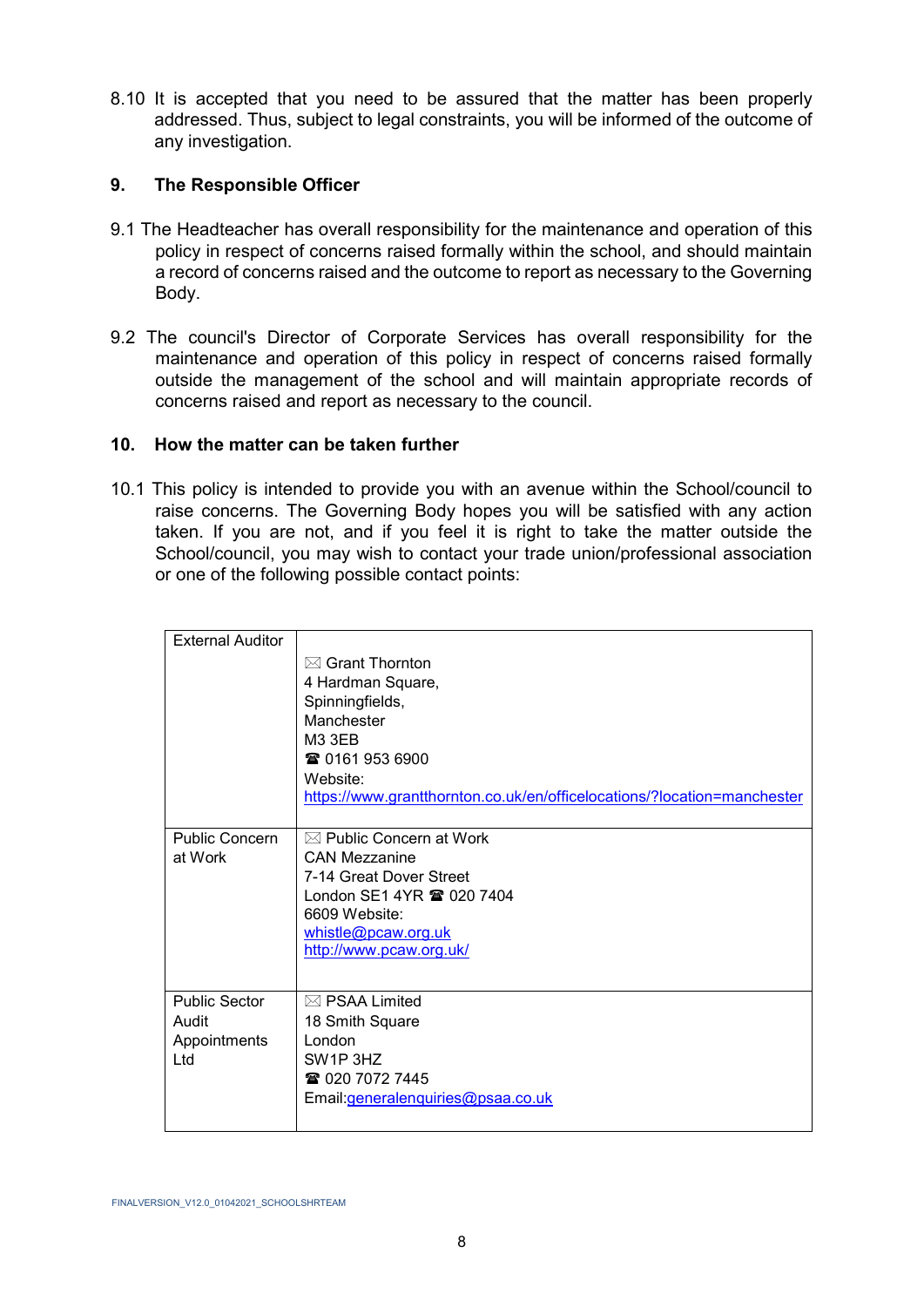| Lancashire<br>Constabulary        | $\boxtimes$ Lancashire Constabulary Headquarters<br>PO Box 77<br>Hutton<br>Preston<br><b>PR4 5SB</b><br><b>■ 101 Website:</b><br>https://www.lancashire.police.uk/                                                            |  |
|-----------------------------------|-------------------------------------------------------------------------------------------------------------------------------------------------------------------------------------------------------------------------------|--|
| <b>Action Fraud</b>               | <b>雪: 0300 123 2040 Website:</b><br>https://www.actionfraud.police.uk/                                                                                                                                                        |  |
| <b>HM Customs</b><br>and Excise   | ⊠ HMRC Fraud Hotline<br>Cardiff<br><b>CF14 5ZN</b><br><b>雪: 0800 788 887 Website:</b>                                                                                                                                         |  |
|                                   | https://www.gov.uk/government/organisations/hm-<br>revenuecustoms/contact/customs-excise-and-vat-fraud-reporting                                                                                                              |  |
| The Information<br>Commissioner   | $\boxtimes$ The Office of the Information Commissioner<br>Wycliffe House, Water Lane<br>Wilmslow<br>Cheshire<br>SK9 5AF<br>☎ 0303 123 1113<br>Website: https://ico.org.uk/                                                    |  |
| The<br>Environment<br>Agency      | ⊠ National Customer Contact Centre<br><b>PO Box 544</b><br>Rotherham<br>S60 1BY<br>☎ 03708 506 506<br>Email: enquiries@environment-agency.gov.uk<br>Website:<br>https://www.gov.uk/government/organisations/environmentagency |  |
| Health and<br>Safety<br>Executive | ⊠ Redgrave Court<br><b>Merton Road</b><br><b>Bootle</b><br>Merseyside<br><b>L20 7HS</b><br>☎ 0300 003 1747<br>Website: http://www.hse.gov.uk/contact/index.htm                                                                |  |

10.2 If you do take the matter outside the School/council, you should ensure that you do not disclose confidential information that falls outside the scope of the complaint. You should check with the relevant contact point about that.

# **Approval and review**